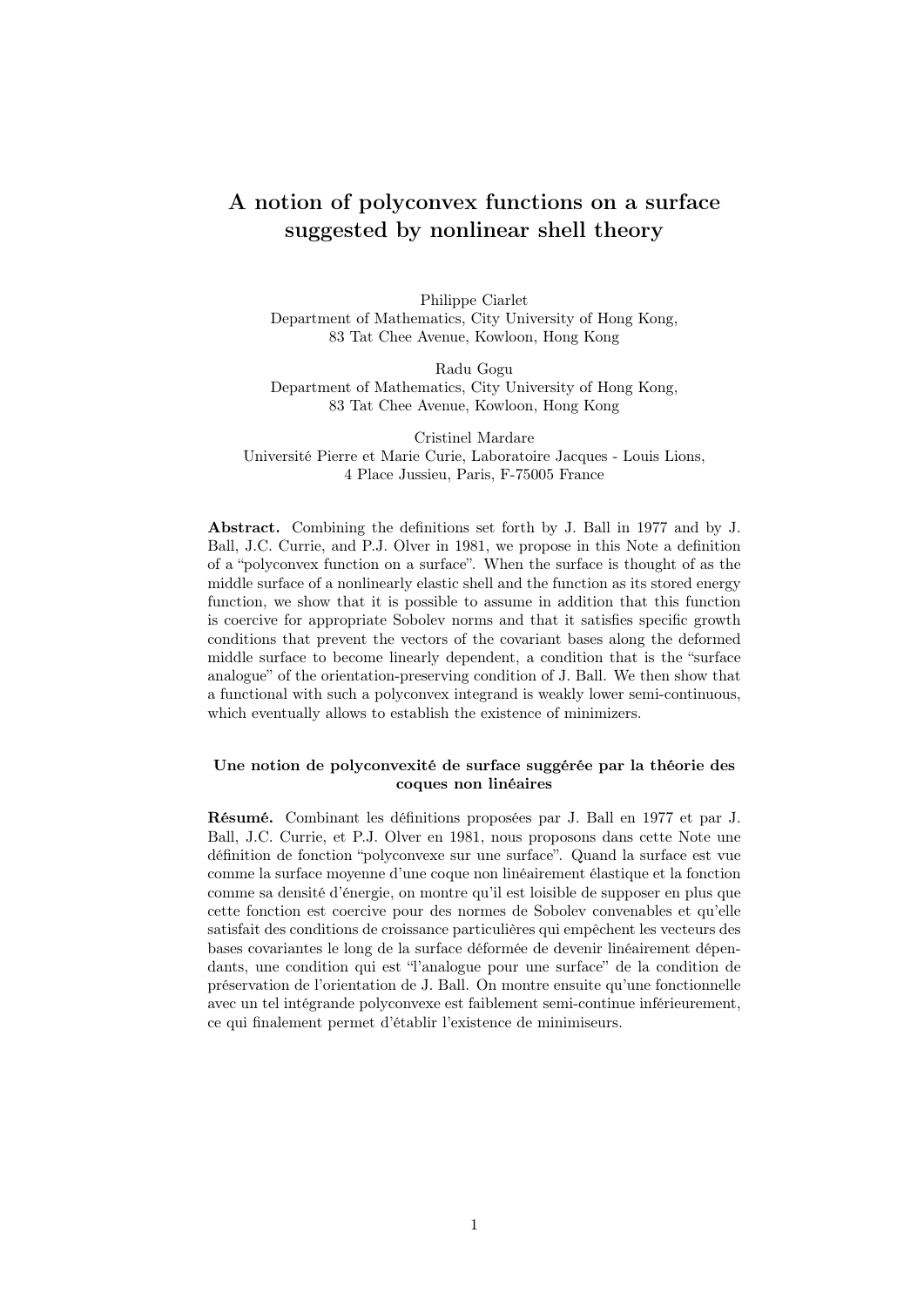# 1 Introduction

Let  $\omega$  be a *domain* in  $\mathbb{R}^2$ , i.e., a bounded, connected, open subset of  $\mathbb{R}^2$ with a Lipschitz-continuous boundary  $\gamma$ , the set  $\omega$  being locally on the same side of  $\gamma$ , let  $\boldsymbol{\theta} \in C^2(\overline{\omega}; \mathbb{R}^3)$  be an injective immersion, and let  $\boldsymbol{a}_3 := \frac{\partial_1 \boldsymbol{\theta} \wedge \partial_2 \boldsymbol{\theta}}{|\partial_1 \boldsymbol{\theta} \wedge \partial_2 \boldsymbol{\theta}|}$ , where  $|\cdot|$  designates the Euclidean norm in  $\mathbb{R}^3$ ; hence  $a_3 : \overline{\omega} \to \mathbb{R}^3$  is a unit normal vector field along the surface  $\boldsymbol{\theta}(\overline{\omega})$ . A large class of nonlinearly elastic shells with middle surface  $\theta(\overline{\omega})$  are modeled by a minimization problem of the following form (for an overview, see, e.g., Ciarlet [4] or Valid [16]): Find two vector fields  $\varphi : \overline{\omega} \to \mathbb{R}^3$  and  $\zeta : \overline{\omega} \to \mathbb{R}^3$  such that  $u = (\varphi, \zeta)$  minimizes a functional of the form

$$
I(\boldsymbol{v}) = \int_{\omega} W(y, \boldsymbol{v}(y), \boldsymbol{\nabla} \boldsymbol{v}(y)) \, dy - L(\boldsymbol{v}), \tag{1}
$$

when the fields  $v = (\psi, \eta)$  vary in a subset U of the Sobolev space  $W^{1,r}(\omega)$  $W^{1,r}(\omega)$  for some large enough  $r > 1$ . The function  $L : U \to \mathbb{R}$ , which takes into account the applied forces, will be assumed for simplicity to be a continuous linear form over the space  $W^{1,r}(\omega) \times W^{1,r}(\omega)$ . The function W, which is the stored energy function of the elastic shell (as such, it depends on both the elastic material constituting the shell and on the mapping  $\boldsymbol{\theta} : \overline{\omega} \to \mathbb{R}^3$  defining its middle surface  $\theta(\overline{\omega})$ , is defined over an ad hoc subset of  $\overline{\omega} \times \mathbb{R}^6 \times \mathbb{M}^{6 \times 2}$ (see Section 2); the notation  $\nabla v(y)$  designates the 6 × 2 gradient matrix of  $v = (\psi, \eta)$  at each point y of  $\overline{\omega}$ .

The unknown  $\varphi : \overline{\omega} \to \mathbb{R}^3$  represents the *position vector field* of the unknown deformed middle surface  $\varphi(\overline{\omega})$  of the shell and is assumed to satisfy a boundary condition of the form  $\varphi = \theta$  on a subset  $\gamma_0$  of  $\gamma$  with  $\partial \gamma$ -meas  $\gamma_0 > 0$ . In addition, the unknown  $\varphi$  is subjected to the constraint

$$
\partial_1 \varphi \wedge \partial_2 \varphi \neq \mathbf{0} \quad \text{in } \overline{\omega}, \tag{2}
$$

so as to insure that the tangent plane is well defined at each point of the deformed surface.

It should be emphasized that both unknowns  $\varphi$  and  $\zeta$  are identified here by means of their *Cartesian coordinates* over a given Euclidean frame of  $\mathbb{R}^3$ , and thus *not* by their covariant components over a moving basis, such as, e.g., the basis formed at each point of  $S$  by two contravariant vectors in the tangent plane and a unit normal vector.

In the well-known Koiter model [10], the unknown  $\zeta$  represents the unit normal vector field to the deformed middle surface  $\varphi(\overline{\omega})$  and is accordingly subjected to the *constraint* (which makes sense because of  $(2)$ )

$$
\zeta = \frac{\partial_1 \varphi \wedge \partial_2 \varphi}{|\partial_1 \varphi \wedge \partial_2 \varphi|} \quad \text{in } \overline{\omega}.\tag{3}
$$

Finally,  $\zeta$  is subjected to the boundary condition  $\zeta = \alpha_3$  on  $\gamma_0$ , which, together with  $\varphi = \theta$  on  $\gamma_0$ , means that the shell is assumed to be clamped on  $\boldsymbol{\theta}(\gamma_0)$ .

**Remark.** In this "two-vector field" approach, the covariant components  $b_{\alpha\beta}$ and  $b_{\alpha\beta}(\varphi)$  of the second fundamental forms of the surfaces  $\theta(\overline{\omega})$  and  $\varphi(\overline{\omega})$  (the difference of which are the covariant components of the change of curvature tensor) are respectively written as  $b_{\alpha\beta} = -\partial_{\alpha} \theta \cdot \partial_{\beta} a_3$  and  $b_{\alpha\beta}(\varphi) = -\partial_{\alpha} \varphi \cdot \partial_{\beta} \zeta$ . Ò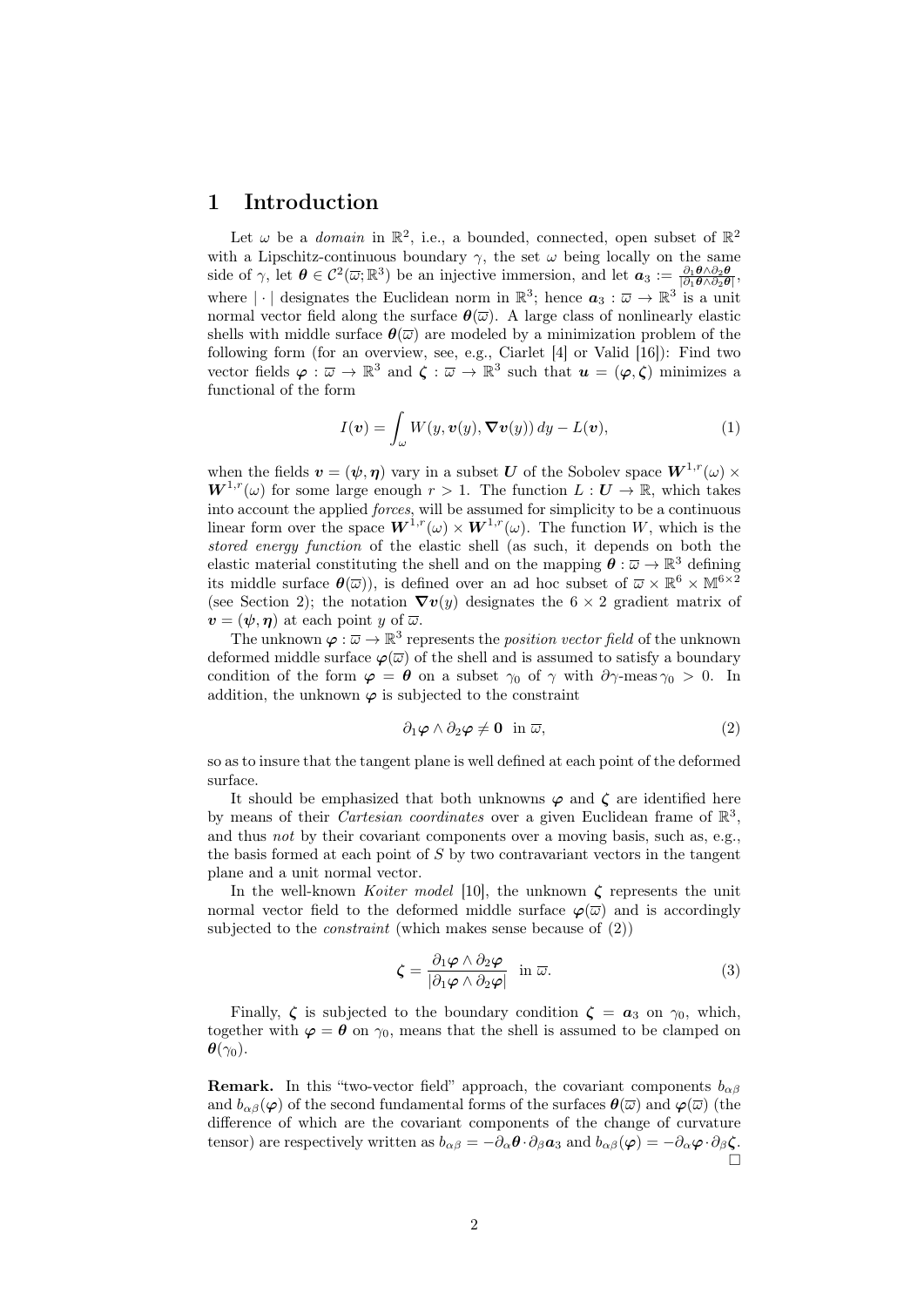In the equally well-known Naghdi model [13], the unknown  $\zeta$  represents the rotated normal vector field along the deformed middle surface  $\varphi(\overline{\omega})$  and is assumed to have a strictly positive normal component at each point of  $\varphi(\overline{\omega})$ ; accordingly,  $\zeta$  is subjected to the *constraint* (which makes sense again because of (2))

$$
(\partial_1 \varphi \wedge \partial_2 \varphi) \cdot \zeta > 0 \quad \text{in } \overline{\omega}, \tag{4}
$$

in addition to the constraint  $|\zeta| = 1$  in  $\overline{\omega}$ . Finally,  $\zeta$  is subjected to the boundary condition  $\zeta = a_3$  on  $\gamma_0$ , which, together with  $\varphi = \theta$  on  $\gamma_0$ , again means that the shell is assumed to be clamped on  $\theta(\gamma_0)$ .

It should be noted that the stored energy function of Koiter's model depends on  $\nabla v$ , but *not* on v itself. The reason that v appears in (1) is that it will be needed, by means of relation (2) or (4), so as to prevent the covariant basis vectors  $\partial_1 \varphi$  and  $\partial_2 \varphi$  of the tangent plane to the deformed middle surface to become linearly dependent. In this sense, relation (4) is the "surface analog" of the orientation preserving condition of Ball [1].

As is well-known, there is to this date no available existence theory for the nonlinear Koiter or Naghdi models. As a way to remedy this situation, the purpose of this Note is to give sufficient conditions, bearing on the integrand W (appearing in integrals of the form (1)), but more general than those of Koiter's or Naghdi's models), guaranteeing the existence of minimizers over appropriate sets  $U$  of *admissible fields* which, in addition to the standard boundary conditions, will incorporate constraints such as (2) and (3), or (4). To this end, an essential use will be made of a notion of polyconvexity on a surface, which extends that proposed by Ball [1] for three-dimensional elasticity problems.

Remark. By contrast with Koiter's and Naghdi's models, which incorporate both bending and flexural effects, the existence of solutions to the nonlinear "membrane" and "flexural" shell models, respectively obtained by Le Dret & Raoult [11] and Friesecke, James, Mora & Müller [9] as Γ-limits of threedimensional nonlinear elasticity, is *ipso facto* guaranteed (it can be also established directly for the flexural model; cf. Ciarlet & Coutand [5]).  $\Box$ 

Complete proofs and examples of stored energy functions with the above properties will appear elsewhere; cf. [7].

# 2 A definition of polyconvexity on a surface

Let  $\mathbb{M}^3$  designate the space of 3×3 matrices and let  $\mathbb{M}^3_+:=\{\textbf{\textit{F}}\in\mathbb{M}^3;\ \det\textbf{\textit{F}}>0\}$ 0}. In a landmark paper [1], John Ball has introduced the notion of polyconvex stored energy functions for three-dimensional nonlinearly elastic materials with a domain  $\Omega \subset \mathbb{R}^3$  as their reference configuration: A stored energy function  $W: \overline{\Omega} \times M^3_+ \to \mathbb{R}$  is *polyconvex* if, for almost all  $x \in \Omega$ , there exists a convex function  $\mathbb{W}(x, \cdot) : \mathbb{M}^3 \times \mathbb{M}^3 \times ]0, \infty[ \to \mathbb{R}$  such that

 $W(x, \mathbf{F}) = \mathbb{W}(x, \mathbf{F}, \textbf{Cof } \mathbf{F}, \det \mathbf{F})$  for all  $\mathbf{F} \in \mathbb{M}^3_+,$ 

where for each  $\mathbf{F} \in \mathbb{M}^3$  the notation Cof F designates the cofactor matrix of **F**. The restriction that  $W(x, \cdot)$  be only defined on  $\mathbb{M}^3_+$  is, together with the assumption that  $W(x, F) \to \infty$  as det  $F \to 0^+$ , intended to take care of the orientation-preserving condition that any physically realistic deformation of a three-dimensional body should satisfy.

Observing that the components of  $F$ , Cof  $F$ , and det  $F$  are nothing but all the distinct determinants that can be extracted from a matrix  $\mathbf{F} \in \mathbb{M}^3$ , Ball,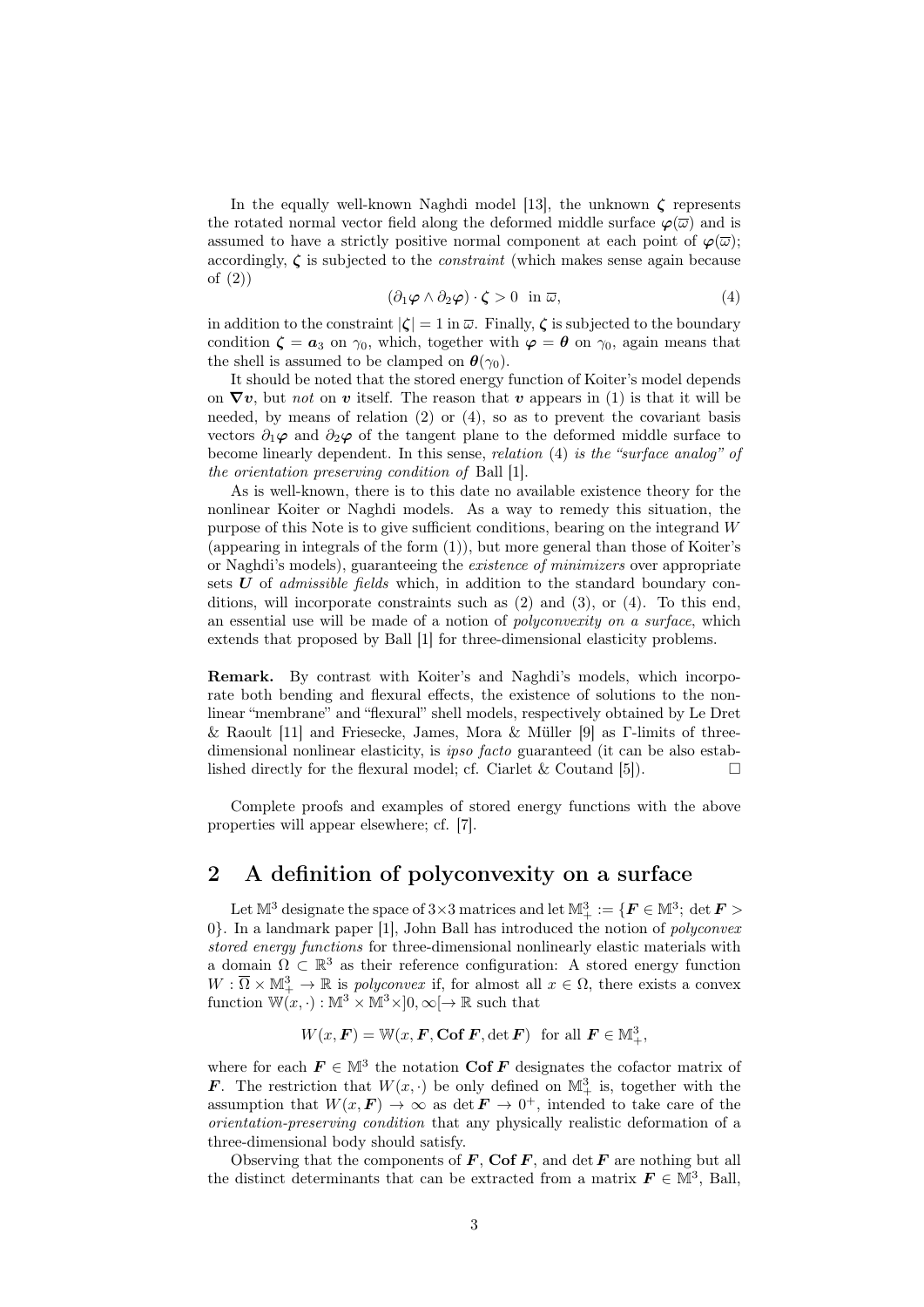Currie & Olver [2] proposed later on a related definition, directly adapted to minimization problems for functionals of the form  $\int_{\Omega} W(x, \nabla^k v(x)) dx$ , where, for some  $k \geq 1$ ,  $\nabla^k \mathbf{v}$  denotes the set of all partial derivatives of  $\mathbf{v}$  of order k,  $\Omega$  is a domain of  $\mathbb{R}^p$ , and the vector fields v map  $\Omega$  into  $\mathbb{R}^q$  for some  $p \geq 1$ and  $q \geq 1$ ; note that, in [2], there is no longer any restriction (such as an orientation-preserving condition) on the *admissible vector fields*  $v$ : In this case, the integrand is said to be *polyconvex* if there exists a *convex* function  $\mathbb{W}(x, \cdot)$ such that for almost all  $x \in \Omega$ ,

$$
W(x, \nabla^k v(x)) = W(x, \mathbf{J}(\nabla^k v(x))) \text{ for all } \nabla^k v,
$$

where  $J(\nabla^k v)$  denote the set of all determinants (in the sense of eq. (1.3) in [2]) that can be extracted from  $\nabla^k v$ .

We now combine these two notions of polyconvexity and adapt them to the particular functionals (cf.  $(1)$ ) and constraints (cf.  $(2)$ ) to  $(4)$ ) introduced in Sect. 1.

Let F denote the vector space (of dimension 12) of all matrices  $\mathbf{F} = (f_{k\alpha})$ ,  $1 \leq k \leq 6, 1 \leq \alpha \leq 2$  (k is the row index), let G denote the vector space (of dimension 15) of all *distinct*  $2 \times 2$  determinants

$$
J_{k\ell}(F) := (f_{k1}f_{\ell 2} - f_{k2}f_{\ell 1}), \ 1 \leq k, \ell \leq 6,
$$

that can be extracted from a matrix  $\mathbf{F} \in \mathbb{F}$  and let the mapping  $\mathbf{J} : \mathbb{F} \to \mathbb{G}$  be defined by

$$
\mathbf{J}(\mathbf{F}) := (J_{kl}(\mathbf{F}))_{1 \leq k < \ell \leq 6} \in \mathbb{G} \quad \text{for each } \mathbf{F} \in \mathbb{F}.
$$

Finally, for each *non-zero* vector  $q = (q_i) \in \mathbb{R}^3$ , let

$$
\mathbb{F}_{+}(q) := \{ \boldsymbol{F} \in \mathbb{F}; J_{23}(\boldsymbol{F})q_1 + J_{31}(\boldsymbol{F})q_2 + J_{12}(\boldsymbol{F})q_3 > 0 \} \text{ and } \mathbb{G}_{+}(q) := \boldsymbol{J}(\mathbb{F}_{+}(q)).
$$
\n(5)

Note that  $\mathbb{G}_{+}(q)$  is a *convex* subset of  $\mathbb{G}$ .

Given any open subset  $\omega$  of  $\mathbb{R}^2$ , we then say that a function

$$
W: \omega \times (\mathbb{R}^3 \times \mathbb{R}^3) \times \mathbb{F} \to \mathbb{R} \cup \{+\infty\}
$$

is polyconvex if, for almost all  $y \in \omega$ , for each  $p \in \mathbb{R}^3$ , and for each non-zero  $q \in \mathbb{R}^3$ , there exist a real-valued *convex* function

$$
\mathbb{W}(y, (\boldsymbol{p}, \boldsymbol{q}), \cdot, \cdot): (\boldsymbol{F}, \boldsymbol{G}) \in \mathbb{F} \times \mathbb{G}_+(\boldsymbol{q}) \rightarrow \mathbb{W}(y, (\boldsymbol{p}, \boldsymbol{q}), \boldsymbol{F}, \boldsymbol{G}) \in \mathbb{R}
$$

such that

$$
W(y, (\boldsymbol{p}, \boldsymbol{q}), \boldsymbol{F}) = \mathbb{W}(y, (\boldsymbol{p}, \boldsymbol{q}), \boldsymbol{F}, \boldsymbol{J}(\boldsymbol{F})) \text{ for all } \boldsymbol{F} \in \mathbb{F}_+(\boldsymbol{q}).
$$

The above definition is indeed that of a *polyconvexity on a surface*: As will be shown elsewhere (see [7]), if a stored energy function is polyconvex for one parametrization  $\boldsymbol{\theta}$  of a surface S (recall that the stored energy function depend on  $\theta$ ), then it remains so for any other parametrization of S. Hence this notion of polyconvexity is indeed intrinsic.

#### 3 Existence theorems

The next existence theorem is adapted to the minimization problems corresponding to *Naghdi-like shells* whose middle surface is defined as  $\theta(\overline{\omega})$  for some immersion  $\theta \in C^2(\overline{\omega}; \mathbb{R}^3)$  (cf. Section 1). The notations  $\mathbb{F}, \mathbb{G}, \mathbb{F}_+(\overline{q}), \mathbb{G}_+(\overline{q}), J$ ,  $J_{k\ell}(F)$  have been defined in Section 2; the notation  $\|\cdot\|$  designates any given norm in a finite dimensional space.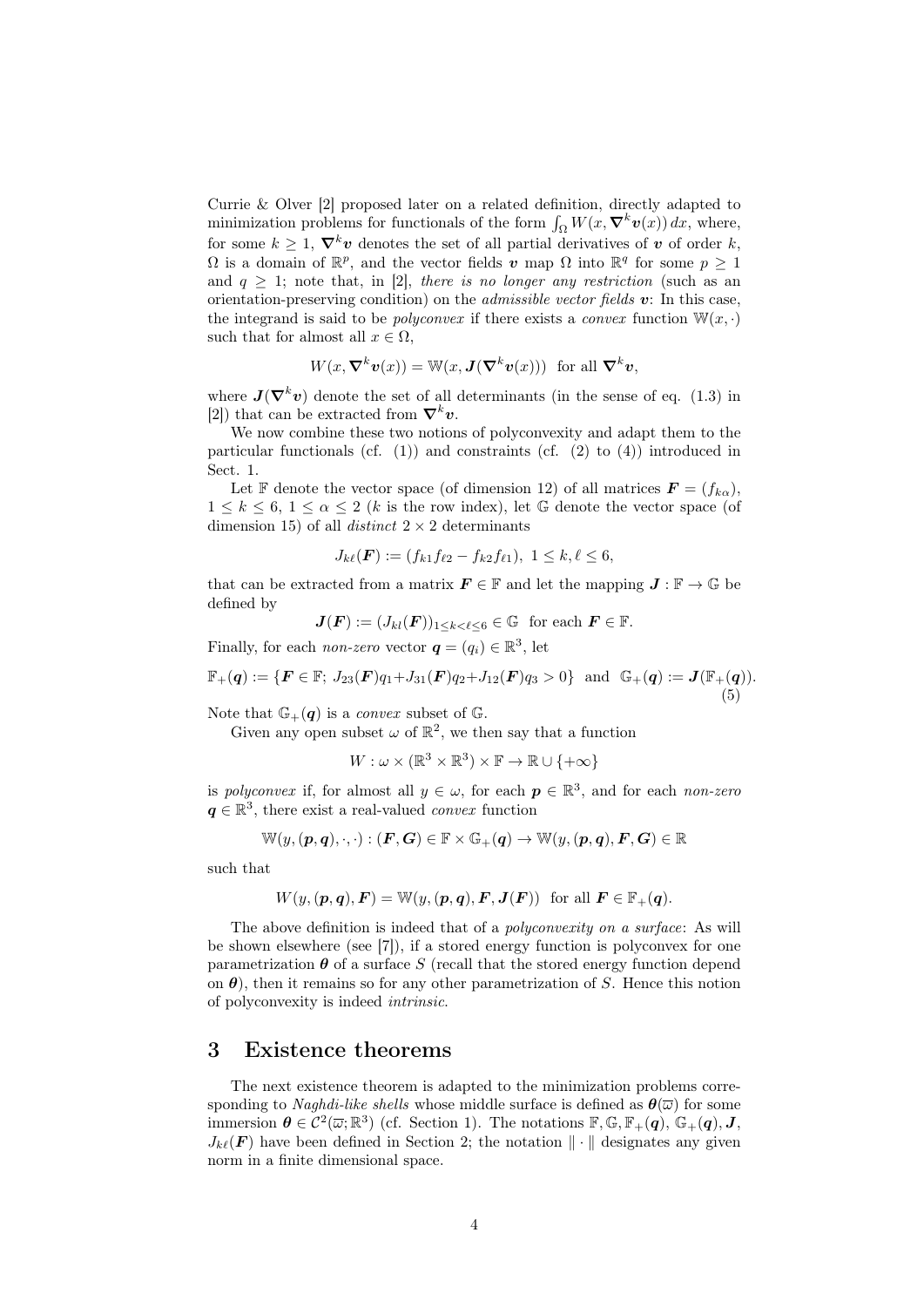**Theorem 1** Let  $\omega$  be a domain in  $\mathbb{R}^2$  and let  $W : \omega \times (\mathbb{R}^3 \times \mathbb{R}^3) \times \mathbb{F} \to \mathbb{R} \cup \{+\infty\}$ be a stored energy function with the following properties:

(a) Polyconvexity: For almost all  $y \in \omega$ , for each  $p \in \mathbb{R}^3$ , and for each non-zero  $q \in \mathbb{R}^3$ , there exists a convex function

$$
\mathbb{W}:(y,(\boldsymbol{p},\boldsymbol{q}),\cdot,\cdot):(\boldsymbol{F},\boldsymbol{G})\in\mathbb{F}\times\mathbb{G}_+(\boldsymbol{q})\rightarrow\mathbb{W}(y,(\boldsymbol{p},\boldsymbol{q}),\boldsymbol{F},\boldsymbol{G})\in\mathbb{R}
$$

such that

$$
W(y, (\boldsymbol{p}, \boldsymbol{q}), \boldsymbol{F}) = \mathbb{W}(y, (\boldsymbol{p}, \boldsymbol{q}), \boldsymbol{F}, \boldsymbol{J}(\boldsymbol{F})) \text{ for all } \boldsymbol{F} \in \mathbb{F}_+(\boldsymbol{q}).
$$
 (6)

(b) Measurability and continuity: For all  $((p,q), F, G) \in (\mathbb{R}^3 \times \mathbb{R}^3) \times$  $\mathbb{F} \times \mathbb{G}$ , the function  $\tilde{\mathbb{W}}(\cdot, (\mathbf{p}, \mathbf{q}), \mathbf{F}, \mathbf{G}) : \omega \to \mathbb{R} \cup \{+\infty\}$  is measurable. Besides, for almost all  $y \in \omega$ , the function  $\widetilde{\mathbb{W}}(y, (\cdot, \cdot), \cdot, \cdot) : ((p, q), F, G) \in (\mathbb{R}^3 \times \mathbb{R}^3) \times$  $\mathbb{F} \times \mathbb{G} \to \tilde{\mathbb{W}}(y, (p, q), F, G) \in \mathbb{R} \cup \{\infty\}$  defined by

$$
\tilde{\mathbb{W}}(y, (\boldsymbol{p}, \boldsymbol{q}), \boldsymbol{F}, \boldsymbol{G}) = \mathbb{W}(y, (\boldsymbol{p}, \boldsymbol{q}), \boldsymbol{F}, \boldsymbol{G})
$$

for all  $((p,q), F, G) \in (\mathbb{R}^3 \times (\mathbb{R}^3 \setminus \{0\})) \times \mathbb{F} \times \mathbb{G}_+(\boldsymbol{q}),$  and by

$$
\widetilde{\mathbb{W}}(y, (\boldsymbol{p}, \boldsymbol{q}), \boldsymbol{F}, \boldsymbol{G}) = +\infty \quad \text{otherwise},
$$

is continuous.

(c) Coerciveness: There exist constants  $\alpha > 0$ ,  $\beta \in \mathbb{R}$ ,  $r > 4/3$ ,  $s > 1$ , and a function  $g \in L^1(\omega)$  such that, for almost all  $y \in \omega$  and all  $((p,q), F) \in$  $\mathbb{R}^3 \times \mathbb{R}^3 \times \mathbb{F}$ 

$$
W(y, (\mathbf{p}, \mathbf{q}), \mathbf{F}) \ge \alpha (||\mathbf{F}||^{r} + ||\mathbf{J}(\mathbf{F})||^{s}) + \beta (|\mathbf{p}| + |\mathbf{q}|) + g(y) \tag{7}
$$

Given a dγ-measurable subset of  $\gamma := \partial \omega$  with dγ-meas  $\gamma_0 > 0$ , let

$$
\mathbf{U} := \{ \mathbf{v} = (\psi, \boldsymbol{\eta}) \in \mathbf{W}^{1, r}(\omega) \times \mathbf{W}^{1, r}(\omega); \ \mathbf{J}(\nabla \mathbf{v}) \in L^{s}(\omega; \mathbb{G}), \n(\partial_1 \psi \wedge \partial_2 \psi) \cdot \boldsymbol{\eta} > 0 \text{ and } |\boldsymbol{\eta}| = 1 \text{ a.e. in } \omega, \n\psi = \boldsymbol{\theta} \text{ and } \boldsymbol{\eta} = \mathbf{a}_3 \ d\gamma \text{-a.e. on } \gamma_0 \}.
$$
\n(8)

Finally, let  $L : \mathbf{W}^{1,r}(\omega) \times \mathbf{W}^{1,r}(\omega) \to \mathbb{R}$  be a continuous linear form. Assume that

$$
\inf_{\mathbf{v}\in\mathbf{U}}I(\mathbf{v})<+\infty,\quad\text{where }I(\mathbf{v}):=\int_{\omega}W(y,\mathbf{v}(y),\boldsymbol{\nabla}\mathbf{v}(y))\,dy-L(\mathbf{v})\text{ for each }\mathbf{v}\in\mathbf{U}.
$$
\n(9)

Then there exists at least one vector field  $u = (\varphi, \zeta)$  such that

$$
\mathbf{u} \in \mathbf{U} \quad and \quad I(\mathbf{u}) = \inf_{\mathbf{v} \in \mathbf{U}} I(\mathbf{v}). \tag{10}
$$

Sketch of proof. The proof, which is inspired by those of Theorems 7.3 and 7.6 in [1], comprises the following main steps (for details, see [7]).

First, it easily follows from (b) and (c) that the integrals  $\int_{\omega} W(y, v(y), \nabla v(y)) dy$ are well-defined in  $\mathbb{R} \cup \{+\infty\}$  for all  $v \in U$ . Besides, thanks to the Poincaré inequality and to the coerciveness assumption  $(d)$ , there exist constants c and d such that

$$
c>0 \text{ and } I(\boldsymbol{v})\geq c(\|\boldsymbol{\nabla} \boldsymbol{v}\|_{0,r,\omega}^r+\|\boldsymbol{J}(\boldsymbol{\nabla} \boldsymbol{v})\|_{0,s,\omega}^s)+d \text{ for all } \boldsymbol{v}\in \boldsymbol{U},
$$

where  $\|\cdot\|_{0,r,\omega}$  designates the norm of vector-valued or matrix-valued functions with components in  $L^r(\omega)$ .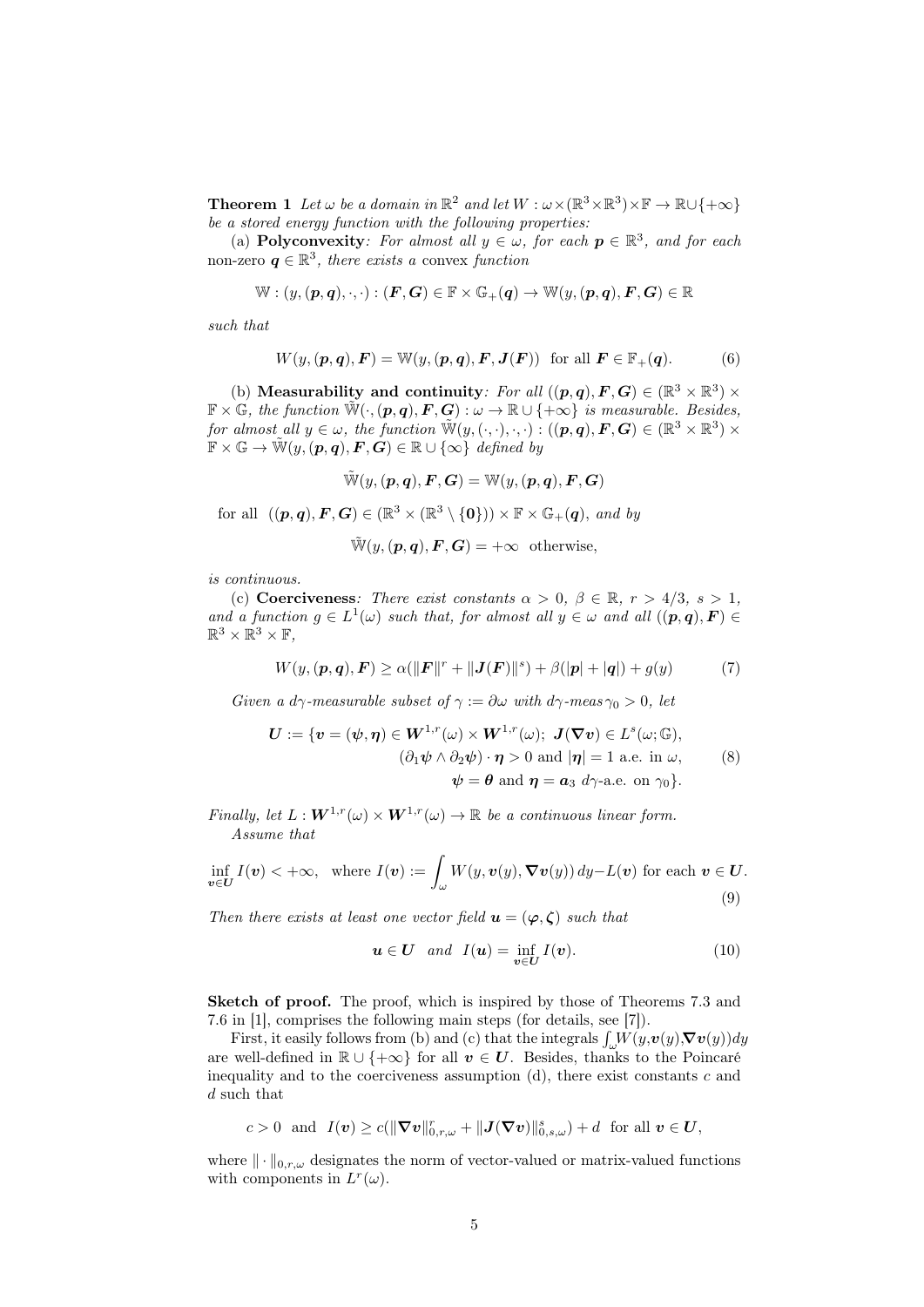Next, let  $(v^k)$  be an *infimizing sequence* of the functional I. The sequence  $(v^k, J(\nabla v^k))$  being thus bounded in the reflexive Banach space  $W^{1,r}(\omega;\mathbb{R}^6)$  ×  $L^s(\omega;\mathbb{G})$ , there exists a subsequence  $(\mathbf{v}^{\ell},\mathbf{J}(\nabla \mathbf{v}^{\ell}))_{\ell}$  that weakly converges to an element  $(\boldsymbol{u}, \boldsymbol{H}) \in W^{1,r}(\omega; \mathbb{R}^6) \times L^s(\omega; \mathbb{G})$ ; a compensated compactness (cf. Murat [12] and Tartar [15]) argument then shows that  $H = J(u)$ .

It remains to show that  $u = (\varphi, \zeta) \in W^{1,r}(\omega) \times W^{1,r}(\omega)$  belongs to U, i.e., that

$$
(\partial_1 \varphi \wedge \partial_2 \varphi) \cdot \zeta > 0
$$
 and  $|\zeta| = 1$  a.e. in  $\omega$ 

(that the boundary conditions  $\varphi = \theta$  and  $\zeta = a_3$  on  $\gamma_0$  are satisfied is easily seen), and that  $I(\mathbf{u}) = \inf_{\mathbf{v} \in U} I(\mathbf{v})$ . Using Theorem 5.4 in [2] or Theorem 3.23 in [8] (each of which may be viewed as generalized Fatou lemmas adapted to the integrands that are not only functions of  $\nabla v$ , but also of v), one next shows that, thanks to the assumptions (a) and (b),

$$
\inf_{\mathbf{v}\in\mathbf{U}}I(\mathbf{v}) = \liminf_{\ell\to\infty}\Big\{\int_{\omega}\tilde{\mathbb{W}}(y,\mathbf{v}^{\ell}(y),\nabla\mathbf{v}^{\ell}(y),\mathbf{J}(\nabla\mathbf{v}^{\ell}(y)))\,dy - L(\mathbf{v}^{\ell})\Big\}
$$

$$
\geq \int_{\omega}\tilde{\mathbb{W}}(y,\mathbf{u}(y),\nabla\mathbf{u}(y),\mathbf{J}(\nabla\mathbf{u}(y)))\,dy - L(\mathbf{u}),
$$

where the function  $\tilde{W}$  is that defined in (b). Since  $\inf_{v \in U} I(v) < \infty$  by assumption, it follows that  $\tilde{\mathbb{W}}(y,\boldsymbol{u}(y),\boldsymbol{\nabla}\boldsymbol{u}(y),\boldsymbol{J}(\boldsymbol{\nabla}\boldsymbol{u}(y))) < \infty$  for almost all  $y \in \omega$ , which eventually shows that  $u \in U$  and that  $I(u) = \inf_{v \in U} I(v)$ .

**Remark.** The restriction that, for each non-zero  $q \in \mathbb{R}^3$ , the last argument in the function W belong to the set  $\mathbb{G}_{+}(q)$  allows the unknowns  $\varphi$  and  $\zeta$  to satisfy the constraint  $(4)$  (see Theorem 1), which may thus be viewed as the *surface* analog of the orientation-preserving condition of Ball [1]. More specifically, it is easily seen that assumption (b) of Theorem 1 implies that, for almost all  $y \in \omega$ and all  $(\boldsymbol{p}, \boldsymbol{q}) \in \mathbb{R}^3 \times \mathbb{R}^3$ ,

$$
W(y, (\mathbf{p}, \mathbf{q}), \mathbf{F}) = +\infty \text{ if and only if } J_{23}(\mathbf{F})q_1 + J_{31}(\mathbf{F})q_2 + J_{12}(\mathbf{F})q_3 \le 0,
$$
  

$$
W(y, (\mathbf{p}, \mathbf{q}), \mathbf{F}) \to +\infty \text{ if } J_{23}(\mathbf{F})q_1 + J_{31}(\mathbf{F})q_2 + J_{12}(\mathbf{F})q_3 \to 0^+.
$$

A similar existence theorem (see [7]) can also be established for the minimization problem associated with *Koiter-like shells*. In this case, the set of admissible fields takes the form

$$
\boldsymbol{U} := \{ \boldsymbol{v} = (\boldsymbol{\psi}, \boldsymbol{\eta}) \in \boldsymbol{W}^{1, r}(\omega) \times \boldsymbol{W}^{1, r}(\omega); \ \boldsymbol{J}(\boldsymbol{\nabla}\boldsymbol{v}) \in L^{s}(\omega; \mathbb{G}), \\ \partial_1 \boldsymbol{\psi} \wedge \partial_2 \boldsymbol{\psi} \neq \boldsymbol{0} \text{ and } \boldsymbol{\eta} = \frac{\partial_1 \boldsymbol{\psi} \wedge \partial_2 \boldsymbol{\psi}}{|\partial_1 \boldsymbol{\psi} \wedge \partial_2 \boldsymbol{\psi}|} \text{ a.e. in } \omega, \qquad (11)
$$

$$
\boldsymbol{\psi} = \boldsymbol{\theta} \text{ and } \boldsymbol{\eta} = \boldsymbol{a}_3 \ d\gamma \text{-a.e. on } \gamma_0 \}.
$$

### 4 Concluding remarks

It should be clear that the existence theorems announced here do not apply to the original Koiter's and Naghdi's models, if only because their stored energy functions are neither polyconvex nor orientation-preserving.

Hence the next objective will consist in seeking whether their stored energy functions can be appropriately modified, so that they do not only become polyconvex and orientation-preserving and satisfy ad hoc growth conditions, but in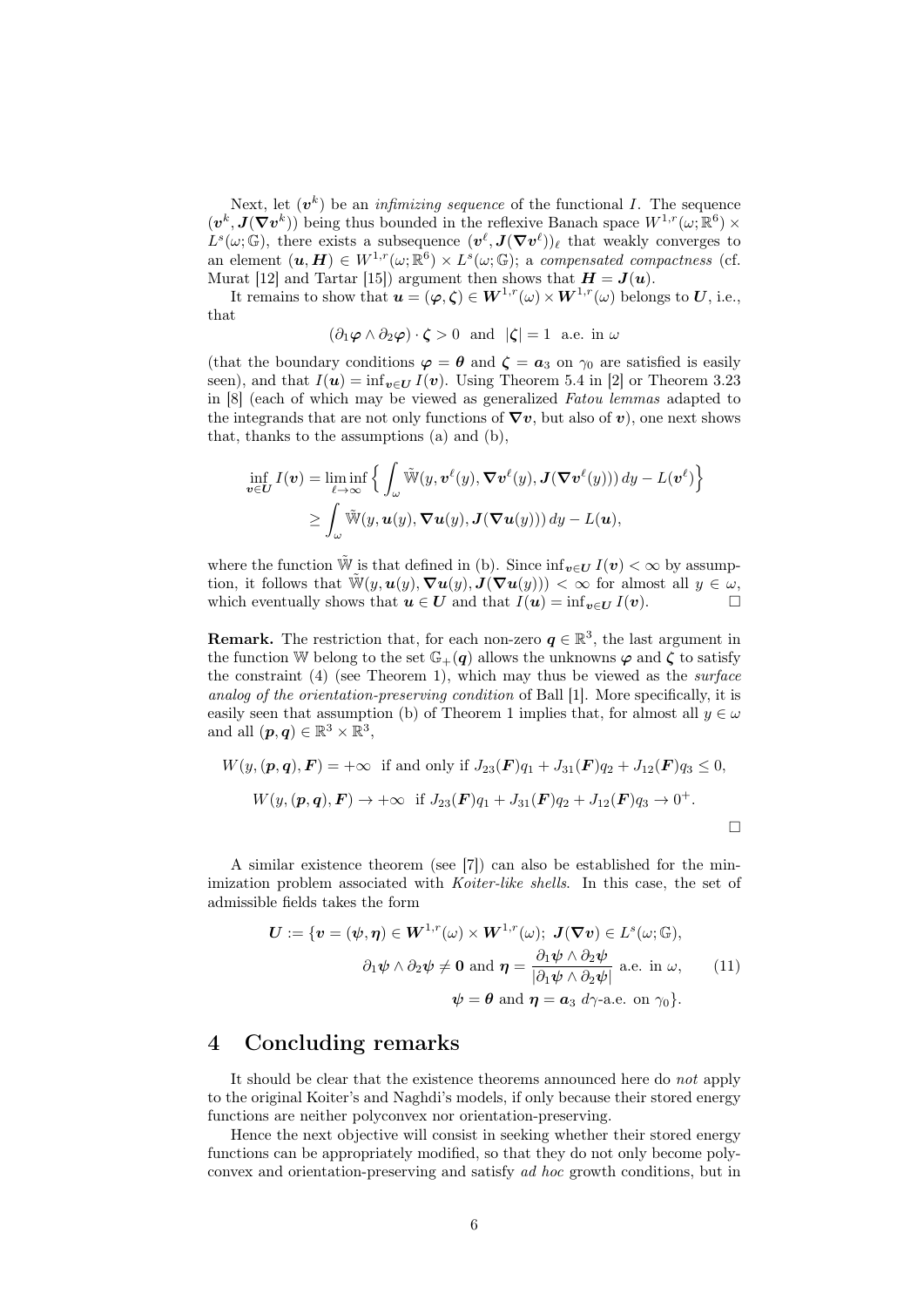addition they coincide "to within the first order" with the original stored energy functions. The derivation of such modified stored energy functions would be in the spirit of Ciarlet & Geymonat  $[6]$  (see also  $[3,$  Section 4.10]), who proposed a polyconvex, orientation-preserving, and coercive stored energy function that coincides to within the first order, i.e., "for small strains", with the stored energy function of a Saint Venant-Kirchhoff material (see [3, Section 3.9]). This material is often used in numerical simulations of nonlinearly elastic three-dimensional structures (just like Koiter's or Naghdi's models for the numerical simulations of nonlinearly elastic shells). Its main advantage is its simplicity, but it otherwise suffers from serious drawbacks: Just like Koiter's or Naghdi's, its stored energy function is neither polyconvex (Raoult [14]) nor orientation-preserving.

# Acknowledgements

The work described in this paper was partially supported by a grant from the Research Grants Council of the Hong Kong Special Administration Region, China (Project No. CityU100709).

#### References

- [1] J. Ball: Convexity conditions and existence theorems in nonlinear elasticity, Arch. Rational Mech. Anal. 63, 337-403 (1977).
- [2] J. Ball; J. C. Currie; P.J. Olver: Null lagrangians, weak continuity, and variational problems of arbitrary order, J. Functional Anal. 41, 135-174 (1981).
- [3] P.G. Ciarlet: Mathematical Elasticity, Volume I: Three-Dimensional Elasticity, North-Holland, Amsterdam, 1988.
- [4] P.G. Ciarlet: Mathematical Elasticity, Volume III: Theory of Shells, North-Holland, Amsterdam, 2000.
- [5] Ciarlet, P.G.; Coutand, D.: An existence theorem for nonlinearly elastic "flexural" shells,  $J.$  Elasticity 50 (1998), 261-277.
- [6] P.G. Ciarlet; G. Geymonat: Sur les lois de comportement en élasticité non linéaire compressible, C.R. Acad. Sci. Paris, Ser. II, 295, 423-426 (1982).
- [7] P.G. Ciarlet; R. Gogu; C. Mardare: Polyconvexity on a surface and nonlinear shell theory, in preparation.
- [8] B. Dacorogna: Direct Methods in the Calculus of Variations, Second Edition, Springer, 2010.
- [9] G. Friesecke; R.D. James; M.G. Mora; S. Müller: Derivation of nonlinear bending theory for shells from the three-dimensional nonlinear elasticity by Gamma-convergence, C.R. Acad. Sci. Paris, Sér. I, 336 (2003), 697-702.
- [10] W.T. Koiter: On the nonlinear theory of thin elastic shells, Proc. Kon. Ned. Akad. Wetensch B69 (1966), 1-54.
- [11] H. Le Dret; A. Raoult: The membrane shell model in nonlinear elasticity: A variational asymptotic derivation, J. Nonlinear Sci. 6 (1996), 59-84.
- [12] F. Murat: Compacité par compensation, Annali Scuola Norm. Sup. Pisa, Ser. IV, 5 (1978), 489-507.
- [13] P.M. Naghdi: Foundations of elastic shell theory, in Progress in Solid Mechanics, Vol. 4 (I.N. Sneddon and R. Hill, Editors), pp. 1-90, North-Holland, Amsterdam, 1963.
- [14] A. Raoult: Non-polyconvexity of the stored energy function of a Saint Venant-Kirchhoff material, Aplikace Mathematiky 6, 417-419 (1986).
- [15] L. Tartar: Compensated compactness and partial differential equations, in Nonlinear Analysis and Mechanics, Heriot-Watt Symposium, Vol. IV (R.J. Knops, Editor), pp. 136-212, Pitman, 1979.